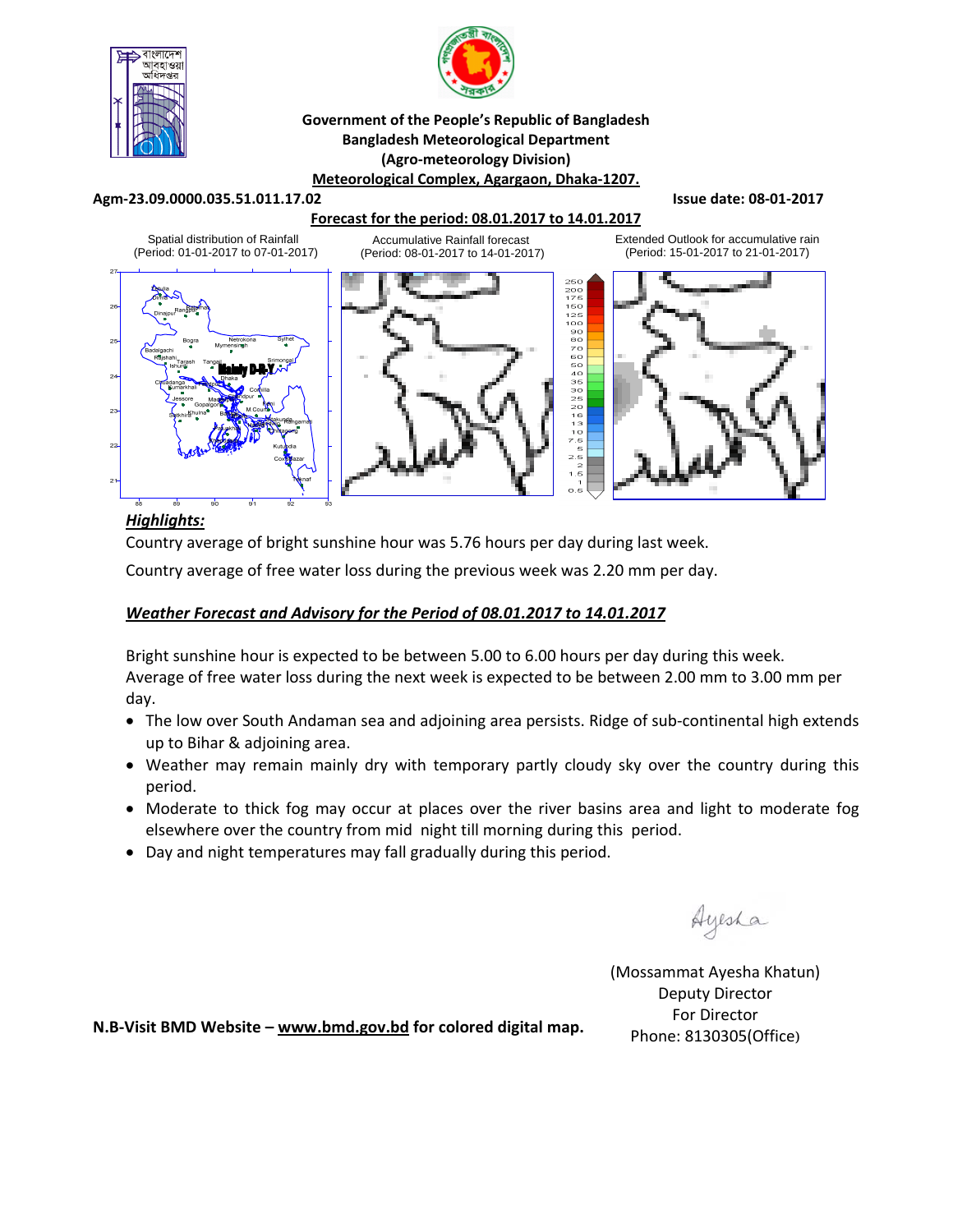#### **Bengali Version**

# পূৰ্বাভাস, সময়: **০৮-০১-২০১৭ থেকে ১৪-০১-২০১৭**



# প্ৰধান বৈশিষ্ট্য সম<del>ূ</del>হঃ-

গত সপ্তাহে দেশের দৈনিক উজ্জুল সূর্যকিরণ কালের গড় ৫.৭৬ ঘন্টা ছিল । গত সপ্তাহে দেশের দৈনিক বাষ্পীভবনের গড ২.২০ মিঃ মিঃ ছিল।

## আবহাওয়ার পূর্বাভাসঃ- ০৮-০**১-২০১৭ থেকে ১৪-০১-২০১৭ ইং পর্যন্ত**।

এ সপ্তাহে দৈনিক উজ্জুল সূর্য কিরণ কাল ৫.০০ থেকে ৬.০০ ঘন্টার মধ্যে থাকতে পারে ।

আগামী সপ্তাহের বাষ্পীভবনের দৈনিক গড় ২.০০ মিঃ মিঃ থেকে ৩.০০ মিঃমিঃ থাকতে পারে।

- $\bullet$  লঘুচাপটি দক্ষিণ আন্দামান সাগর ও তৎসংলগ্ন এলাকায় অবস্থান করছে। উপমহাদেশীয় উচ্চচাপ বলয়ের বর্ধিতাংশ পশ্চিমবঙ্গ ও তৎসংলগ্ন এলাকা পৰ্যন্ত বিস্তৃত।
- *G mg‡q AvKvk A¯'vqxfv‡e AvswkK †gNjvmn mviv‡`‡ki AvenvIqv cÖavbZt ﮋ \_vK‡Z cv‡i|*
- এ সময়ে মধ্যরাত হতে সকাল পর্যন্ত নদী অববাহিকায় কোথাও কোথাও মাঝারী থেকে ভারী কুয়াশা পড়তে পারে এবং দেশের অন্যত্র হাল্কা থেকে মাঝারী ধরণের কুয়াশা পড়তে পারে।
- এ সময়ে সারাদেশের দিন ও রাতের তাপমাত্রা ক্রমান্বয়ে হ্রাস পেতে পারে।

Ayesha

(মোসাম্মৎ আয়শা খাতুন) উপ-পরিচালক পরিচালকের পক্ষে ফোনঃ  $b$ ১৩০৩০ $c($ দপ্তর)